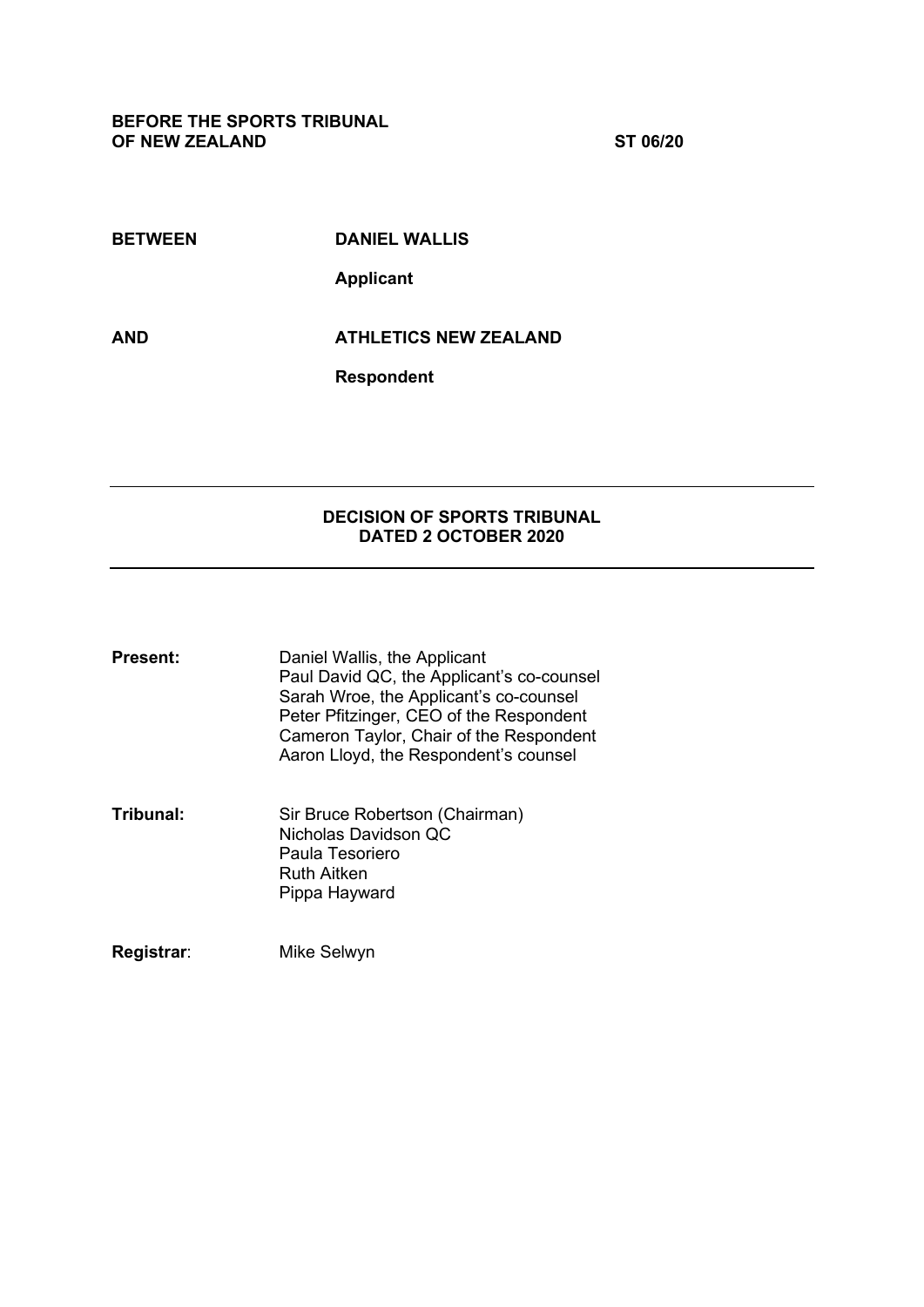- 1. The Applicant (Mr Wallis) was chosen by the Respondent (Athletics New Zealand, ANZ) to participate in a team at the World Half-Marathon Championships (the Championships) that are scheduled to take place in Poland on 17 October 2020.
- 2. On 3 August 2020, ANZ wrote to Mr Wallis and other selected athletes saying it was considering whether to send a team to the Championships and inviting a response. The letter noted the increasing number of Covid-19 cases and the risks of international travel and quarantine back in New Zealand. ANZ subsequently decided, because of the risk presented by Covid-19, not to send a New Zealand team. ANZ refused to give Mr Wallis permission to participate as an individual. Some competitions allow people to enter without a nomination from their local body, but in the case of the Championships, the entry must be made by ANZ.
- 3. On 26 August 2020, Mr Wallis asked ANZ to reconsider its decision and allow him to travel and compete as an individual. A conference call followed between the parties, and ANZ's CEO emailed further on 4 September 2020. Mr Wallis again asked for the decision to be reconsidered in a letter dated 18 September 2020, and on 25 September 2020 a letter was sent from ANZ's lawyers that outlined the health and safety risks and the moral obligation that ANZ owed to the athletes.
- 4. Mr Wallis challenged this, and both parties agreed to the Sports Tribunal considering the matter and issuing a decision. On 25 September 2020, an application was made to the Tribunal to determine the matter.
- 5. A telephone conference of all the parties was convened on 28 September 2020, and a timetable for the filing of further documents was discussed.
- 6. Documents were filed by the respective parties, and a telephone hearing was convened on 30 September 2020.
- 7. This case has been unique in a number of respects. There was less than a week from the time the Tribunal heard of the matter until the hearing. As well as being extremely urgent, this reflected the fact that there were no significant areas of disputed facts coupled with the professionalism of counsel in its preparation and focusing on the points which required adjudication. The core issue was novel and consequently we sat as a bench of five not three which is the routine.
- 8. Mr Wallis is a dedicated and experienced athlete who over a lengthy period has put his heart and soul into training to participate in this world event. As evidenced by his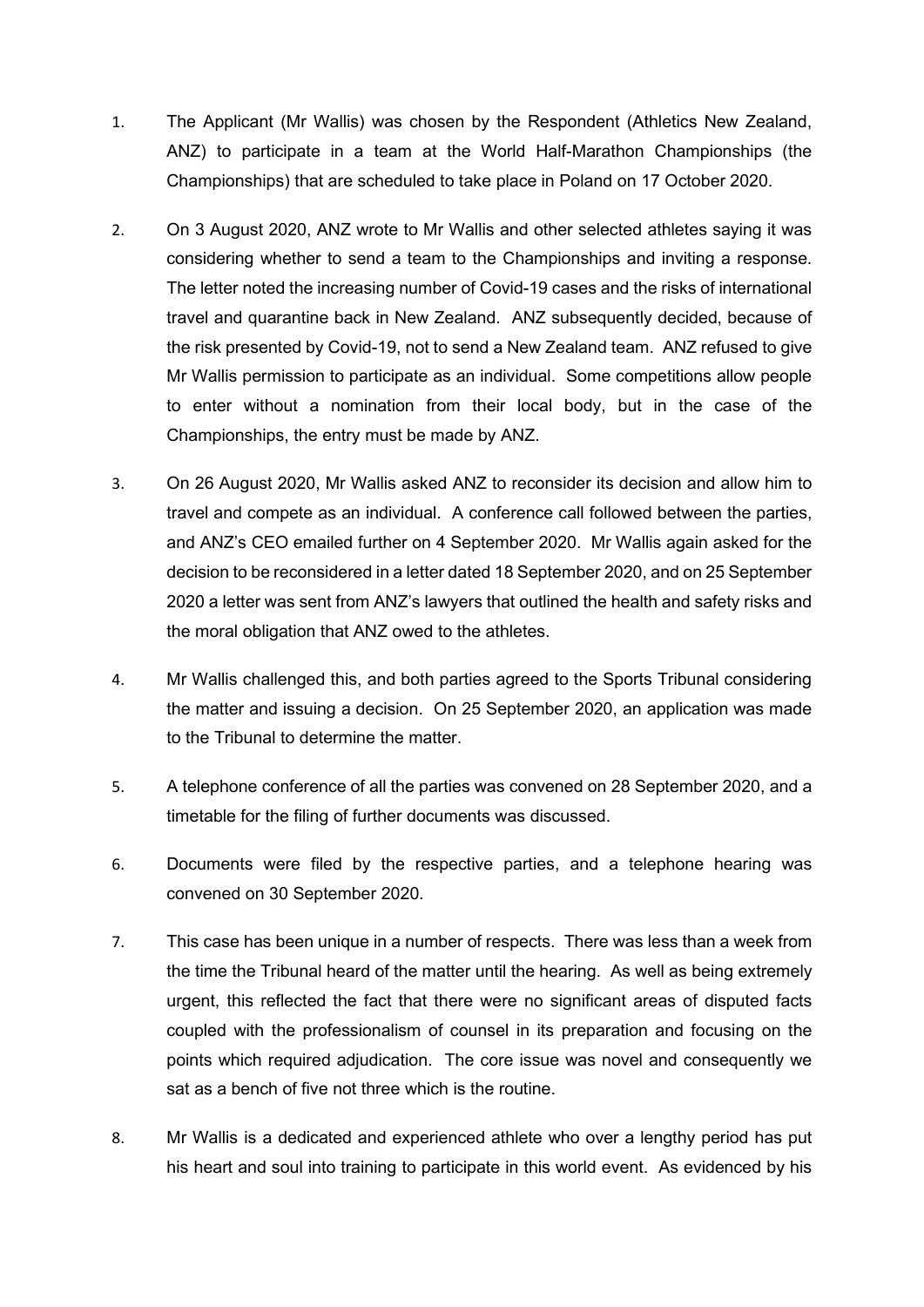initial selection, he has all the qualifications to enable him to be there. No acts or omissions of the athlete disqualified him from competing. Following the initial postponement and notwithstanding the challenges of Covid-19, he maintained his commitment to preparation. At a human level we completely understand his disappointment and distress when ANZ resolved that it would not send a team or endorse any individuals.

- 9. Although with the benefit of hindsight the interactions between the parties over the ensuing month could have been sharpened, taken as a whole ANZ kept the athlete informed, provided its reasoning and approach, heard and responded to the athlete's reactions. We are satisfied that the process was fair, reasonable and appropriate.
- 10. At its heart Mr Wallis contends that ANZ has overreacted to the pandemic and its effects, has overlooked the contractual relationship between the parties and has minimised the restraint of trade aspects of its decision. Mr David called for applied common sense as a touchstone of the inquiry and submitted this had not been kept at the forefront of the decision making.
- 11. We are not persuaded that a narrow lens interpretation of the contractual words is determinative of the case. The national sporting organisation (NSO) could not ignore the fact that it was a Person Conducting an Undertaking in terms of the Health and Safety at Work Act 2015. We do not accept that an option of Mr Wallis waiving responsibility of ANZ changes this responsibility. Covid-19 has submerged the world in new and different circumstances and the provisions of the contract do not preclude the pandemic environment being given consideration here as in all other aspects of life. The world has changed since the agreement was signed and the law does not prevent sensible, balanced and proportionate reactions. Restraint of trade does not arise as there is no blanket curtailing of the athlete's career but a specific and identified incident which is not endorsed.
- 12. Labels are not critical. The substance of the decision and its justification are the core of the assessment. Mr Wallis can only participate in the world event if he is entered by ANZ. This is to be contrasted with other events like the Diamond League where a NSO can recommend non-participation but as a formal endorsement is not essential individual athletes are independently able to make a decision.
- 13. A question arises as to the measure we should apply to our review of the decision of the NSO. Mr David submits that it is not analogous to our approach to selection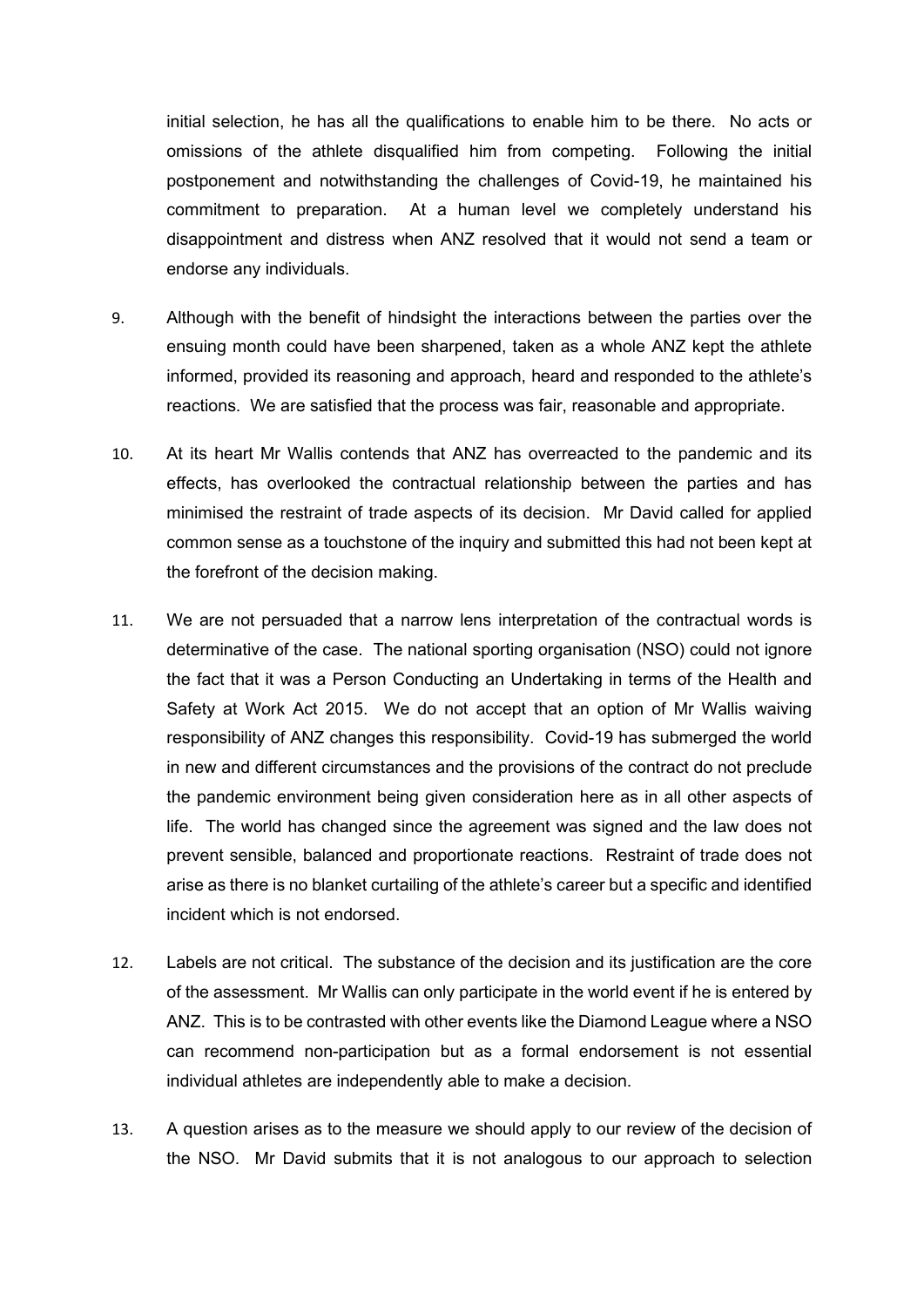appeals where there is a significant degree of deference applied in recognising the skills and experience of selection panels. He argues in this instance a more robust and open "reasonableness enquiry" should occur. We accept that the exercises are different but the responsibility is with the NSO and we will not quickly substitute our appreciation of all the circumstances absent a clear and demonstrable error.

- 14. Mr Wallis contends that there is insufficient evidence that the NSO has properly engaged with its world body which has resolved to hold the Championship notwithstanding the pandemic, with protocols to protect the athletes. It is argued that without this step, failing to endorse participation from Mr Wallis was adopted and cannot be justified. We accept that the position of New Zealand and the pandemic is not on all fours with the position of countries in Europe. We accept the view of ANZ that the risk profile for athletes based in Europe where COVID-19 is more widespread is different to that of those based in Oceania where the COVID numbers are lower. This means ANZ could be seen to endorse an increased risk for athletes travelling from Oceania to the Championships. This is a reasonable assessment.
- 15. It is not without significance that Australia and Japan have taken the same position as New Zealand. The past half year is testament to the varying responses which there have been to all aspects of the pandemic with very different outcomes. The current position in Poland is problematic. It was argued by ANZ that the protective approaches outlined in the protocols will not deal with the risks in travel including stopovers and generally outside the event environment in Poland. ANZ was entitled to weigh those factors in reaching its decision.
- 16. There was a spirited interchange on what the NSO called moral hazard which Mr David suggested was incomprehensible. Stripped to its essentials it simply meant that ANZ took the view that it needed to apply the same measure to all athletes seeking endorsement to participate overseas irrespective of where they are currently residing. Otherwise athletes would have inequitable opportunities to participate potentially resulting in unfair outcomes. No objection can be taken to that approach to its task.
- 17. In a letter of 25 September 2020 from counsel for ANZ to Mr Wallis' lawyers having considered the framework within which it was operating noted matters which ANZ had taken into account, included:
	- *"(i) The NZ government was advising, and continues to advise, New Zealanders not to travel overseas due to risks associated with Covid-19;*